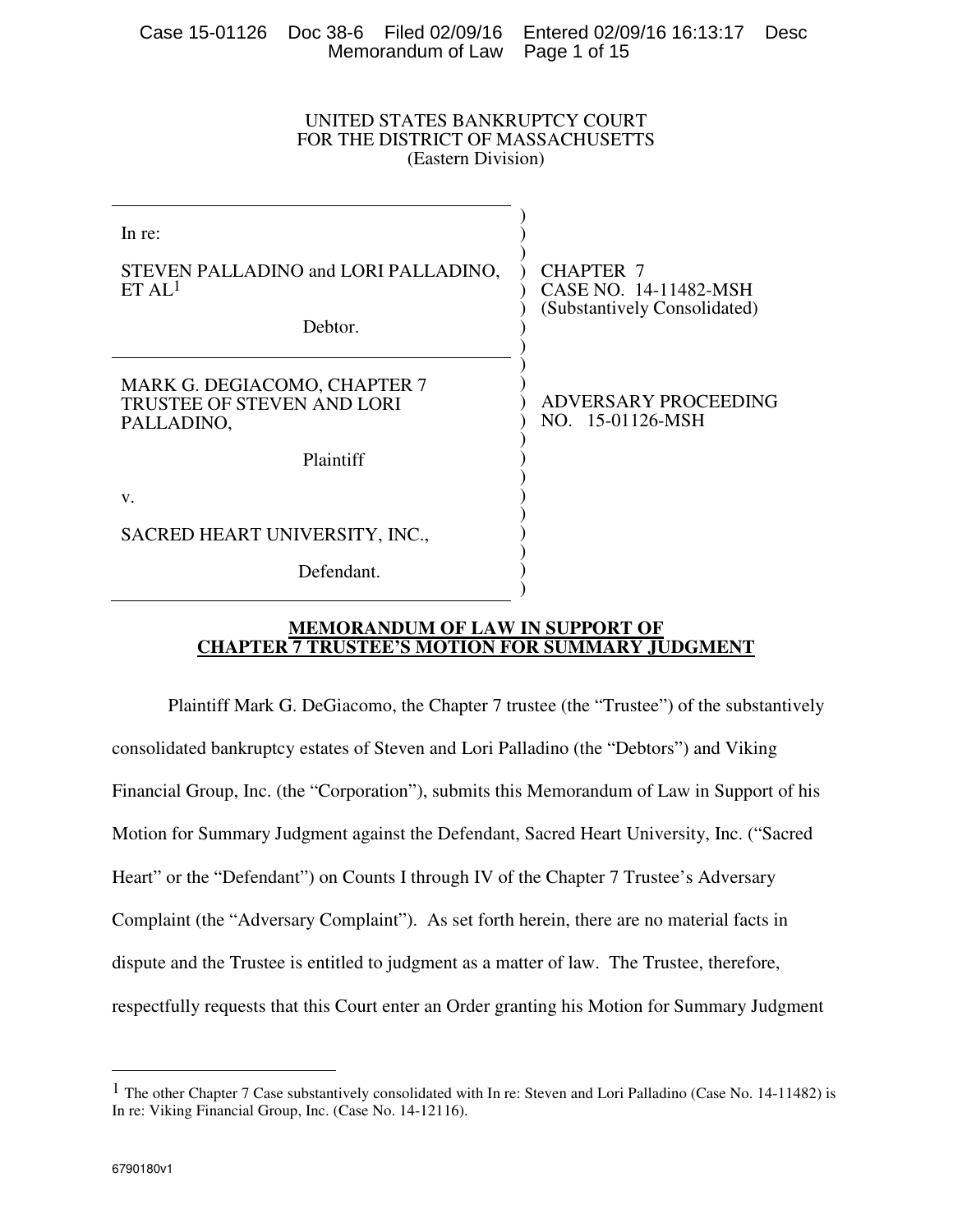### Case 15-01126 Doc 38-6 Filed 02/09/16 Entered 02/09/16 16:13:17 Desc Memorandum of Law Page 2 of 15

and enter judgment against the Defendant on Counts I through IV of the Adversary Complaint pursuant to §§ 544(b)(1), 548(a)(1)(A), 548(a)(1)(B) and 550 of the Bankruptcy Code and M.G.L. ch. 109A, §§ 5(a)(1), 5(a)(2), 8 and 9.

# **INTRODUCTION**

On April 1, 2014, the Debtors filed a voluntary petition pursuant to Chapter 7 of the Bankruptcy Code (the "Petition Date"). On May 6, 2014, Viking Financial Group, Inc. (the "Corporation") filed a voluntary petition pursuant to Chapter 7 of the Bankruptcy Code. On May 20, 2014, the Court entered an Order substantively consolidating the bankruptcy estate of the Corporation with the bankruptcy estates of the Debtors. The Trustee is the duly-appointed Chapter 7 trustee for the Debtors' and Corporation's bankruptcy estates.

On July 1, 2015, the Trustee filed an Adversary Complaint with this Court against Sacred

Heart, which seeks to avoid and recover certain payments made by the Debtors to Sacred Heart

for their adult daughter's college education. The Adversary Complaint contains the following counts:

| Count I:          | Avoidance and Recovery of Fraudulent Transfers Under 11 U.S. C. §§<br>$548(a)(1)(A)$ and $550 - Actual$ Fraud                                                  |
|-------------------|----------------------------------------------------------------------------------------------------------------------------------------------------------------|
| <b>Count II:</b>  | Avoidance and Recovery of Fraudulent Transfers Under U.S. C. §§<br>$548(a)(1)(B)$ and $550$ – Constructive Fraud                                               |
| <b>Count III:</b> | Avoidance and Recovery of Fraudulent Transfers Under 11 U.S.C. §§<br>544(b)(1) and 550 and M.G.L. ch. 109A, $\S$ 5(a)(1), 8 and 9 – Actual<br>Fraud            |
| <b>Count IV:</b>  | Avoidance and Recovery of Fraudulent Transfers Under 11 U.S.C. §§<br>544(b)(1) and 550 and M.G.L. ch. 109A, §§ 5(a)(2), 8 and 9 –<br><b>Constructive Fraud</b> |

Summary judgment should enter in favor of the Trustee on Counts I and III of the

Adversary Complaint because the Debtors' operation of a Ponzi scheme establishes as a matter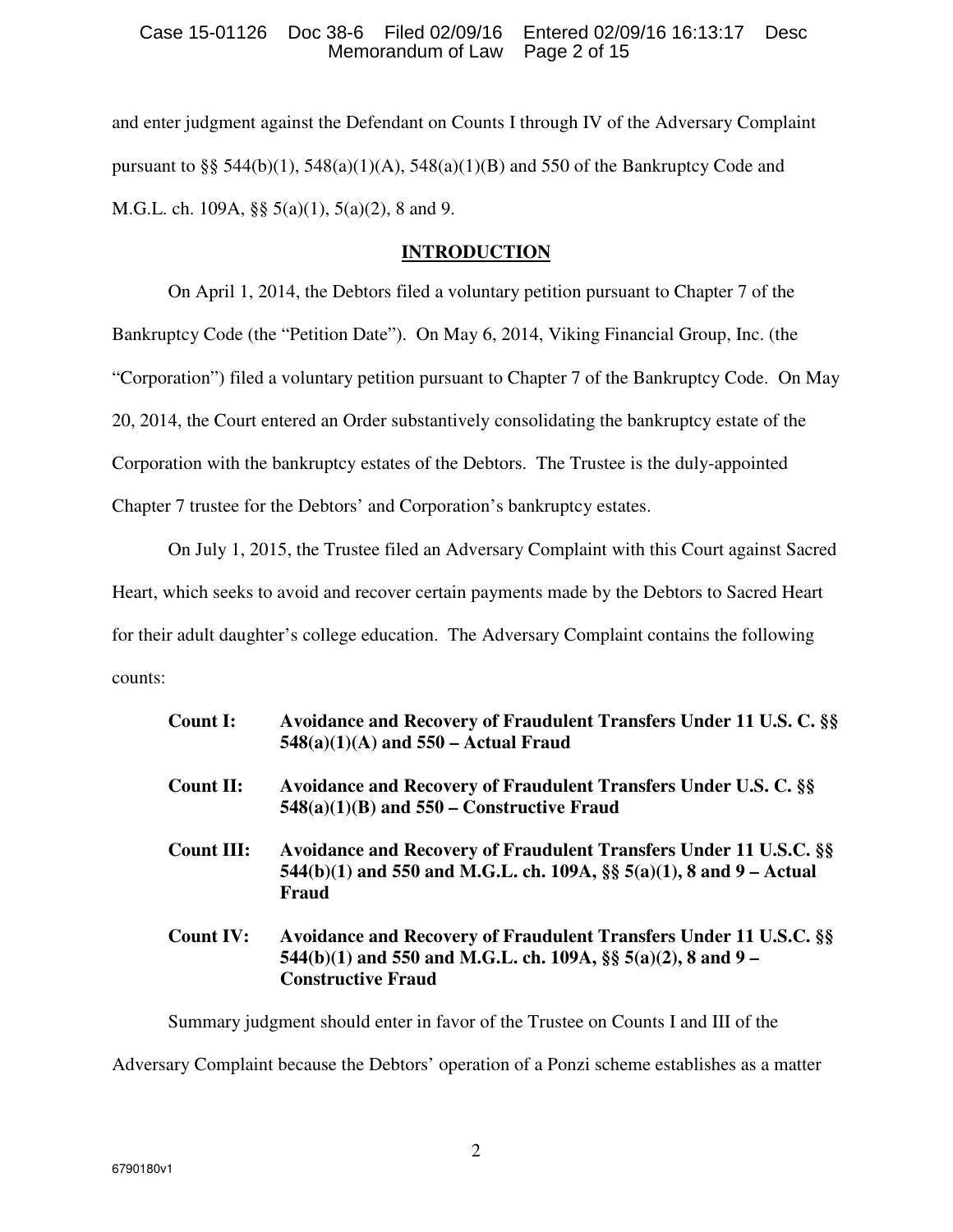### Case 15-01126 Doc 38-6 Filed 02/09/16 Entered 02/09/16 16:13:17 Desc Memorandum of Law Page 3 of 15

of law that the Debtors made the Transfers2 with the actual intent to hinder, delay or defraud their creditors. Summary judgment should enter in favor of the Trustee on Counts II and IV of the Adversary Complaint because the Debtors were not legally obligated to fund their adult daughter's college education and the Debtors did not receive any value in exchange for the Transfers.

### **STATEMENT OF FACTS**

Pursuant to Fed. R. Civ. P. 56 and United States District Court for the District of Massachusetts Local Rule 56.1, made applicable to this proceeding by Rule 7056 of the Federal Rules of Bankruptcy Procedure and MLBR 7056-1, the Trustee has set forth and incorporates by reference the undisputed material facts in support of his Motion for Summary Judgment in the Chapter 7 Trustee's Concise Statement of Undisputed Material Facts, filed herewith (the "Statement of Facts"). In further support of his Motion for Summary Judgment, the Trustee has filed herewith the Affidavit of Mark G. DeGiacomo (the "DeGiacomo Affidavit").

In summary, the undisputed material facts are that the Debtors are the parents of Nicole Palladino ("Nicole"). Statement of Facts, ¶ 6. Nicole was enrolled as a student at Sacred Heart beginning the fall of 2012. Statement of Facts, ¶ 7. Nicole was eighteen years old at the time of her enrollment at Sacred Heart. Statement of Facts, ¶ 8. Within the four-year period prior to the Petition Date, the Debtors transferred a total of \$64,656.22 (the "Transfers") to Sacred Heart for Nicole's college education. Statement of Facts, ¶ 9. On January 21, 2014, the Debtors pled guilty to operating a multiyear, multimillion dollar Ponzi scheme through the Corporation (the "Ponzi Scheme"). Statement of Facts, ¶ 10. On April 18, 2014, the Securities and Exchange Commission obtained a final judgment against Steven Palladino and the Corporation in the

<sup>2</sup> Defined below.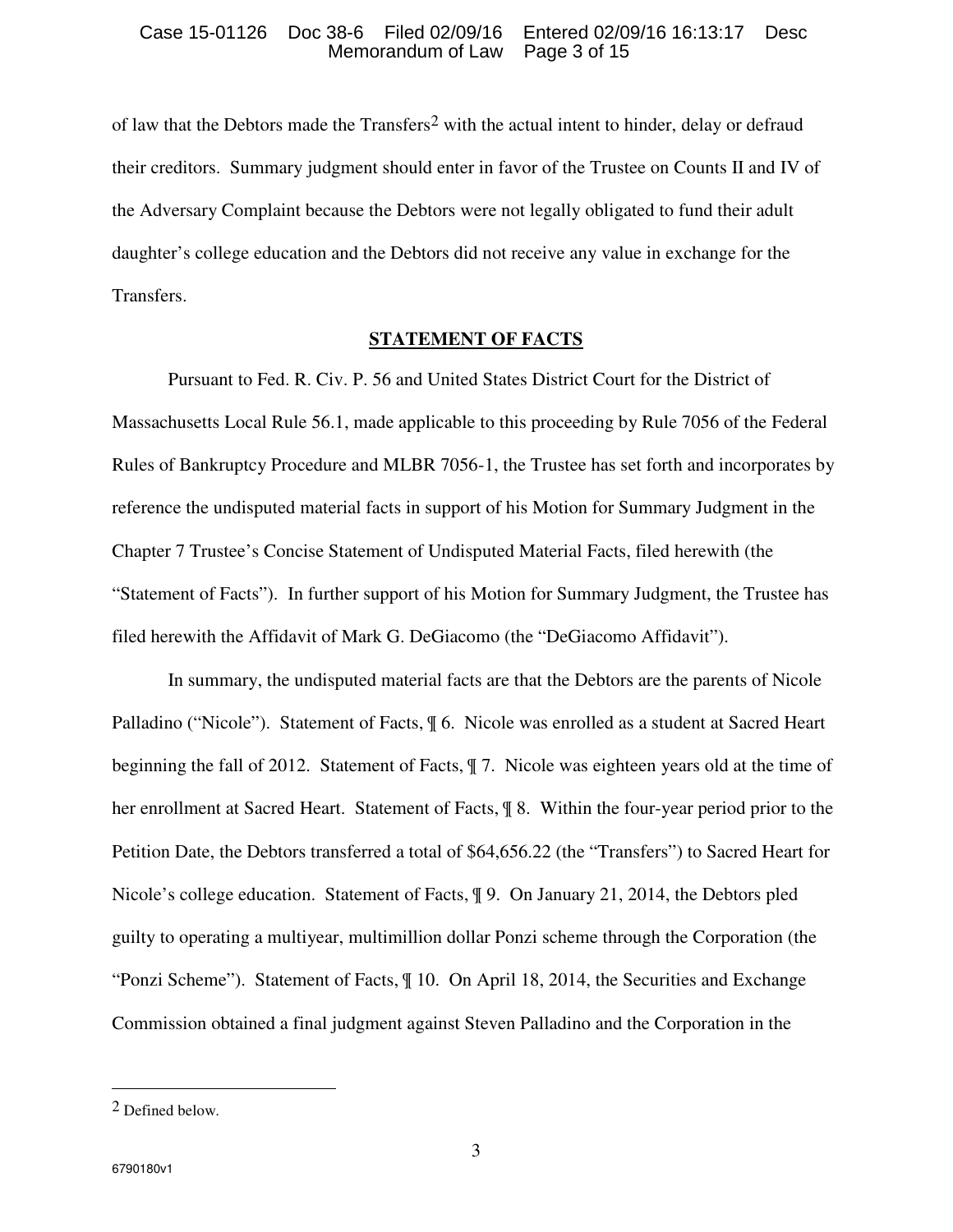#### Case 15-01126 Doc 38-6 Filed 02/09/16 Entered 02/09/16 16:13:17 Desc Memorandum of Law Page 4 of 15

amount of \$9,701,738 for securities violations in connection with the operation of the Ponzi Scheme. Statement of Facts,  $\P$  12.

#### **INTRODUCTION**

There is no dispute that the Debtors operated a Ponzi scheme. There is also no dispute that the Debtors made the Transfers to Sacred Heart within the four-year period preceding the Petition Date. The existence of the Ponzi Scheme establishes, as a matter of law, that the Debtors made the Transfers with the actual intent to hinder, delay or defraud their creditors. The Trustee, therefore, is entitled to judgment on Counts I and II of the Adversary Complaint.

Due to the existence of a Ponzi scheme, there is no dispute that the Debtors were insolvent. There is also no dispute that the Debtors did not receive any concrete or quantifiable economic value in exchange for the Transfers and that the Debtors did not extinguish any legal obligation in exchange for payment of their adult child's college education. Based on a plain meaning of the Bankruptcy Code's definition of "value," there can be no dispute that the Debtors did not receive any value in exchange for the Transfers. Since the Debtors did not receive any economic value in exchange for the Transfers, the Trustee is entitled to judgment on Counts II and IV of the Adversary Complaint.

The Trustee is, therefore, entitled to avoid and recover, as fraudulent transfers, the Transfers on both his actual and constructive fraud claims set forth in the Adversary Complaint.

#### **SUMMARY JUDGMENT STANDARD**

 A motion for summary judgment in an adversary proceeding is governed by the same standards which govern motions under Fed. R. Civ. P. 56, as made applicable by Fed. R. Bankr. P. 7056. See McCrory v. Spigel (In re Spigel), 260 F.3d 27 (1st Cir. 2001); Braunstein v. Panagiotou (In re McCabe), 345 B.R. 1 (Bankr. D. Mass. 2006). "It is apodictic that summary judgment should be bestowed only when no genuine issue of material fact exists and the movant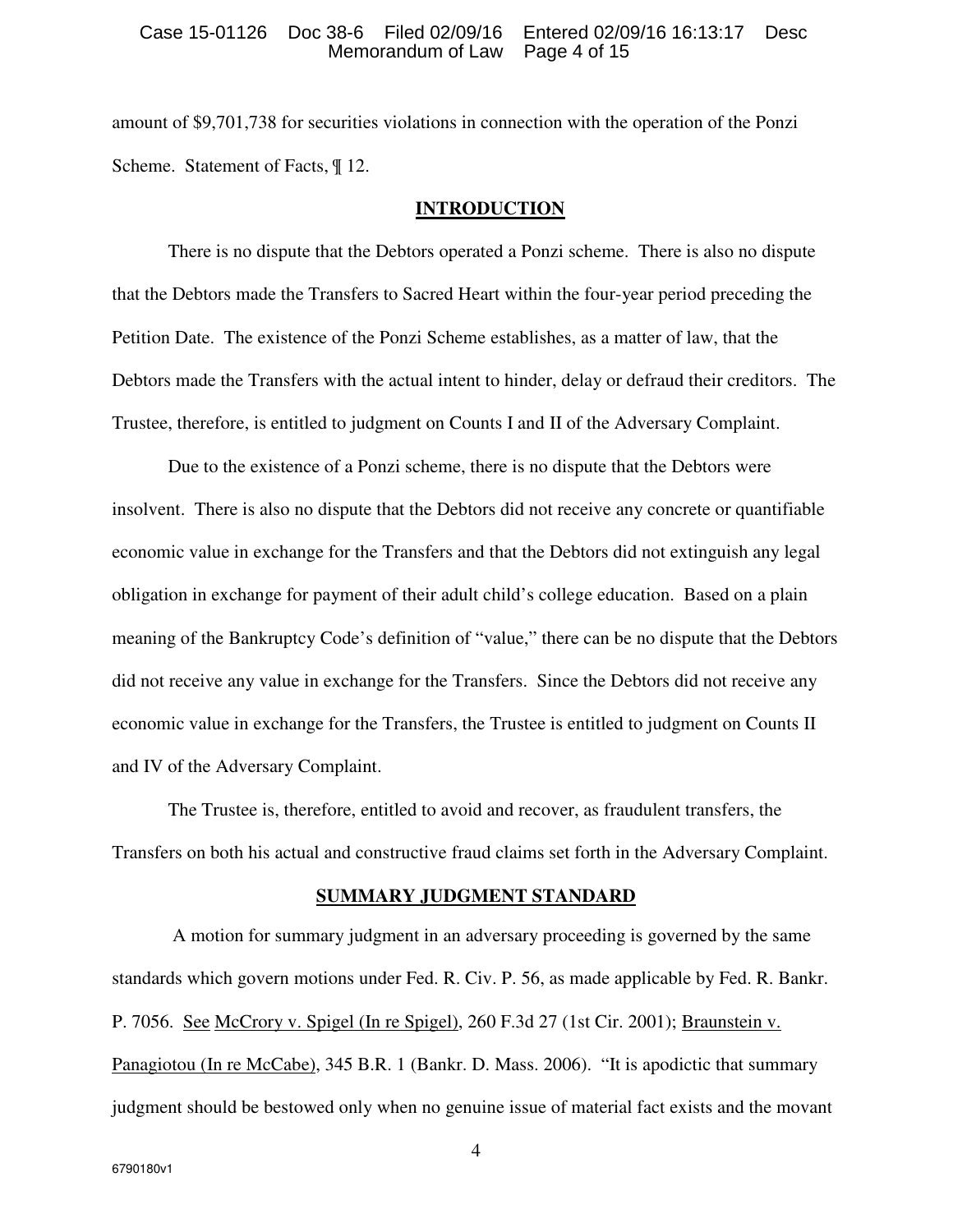### Case 15-01126 Doc 38-6 Filed 02/09/16 Entered 02/09/16 16:13:17 Desc Memorandum of Law Page 5 of 15

has successfully demonstrated an entitlement to judgment as a matter of law." Desmond v. Varrasso (In re Varrasso), 37 F.3d 760, 763 (1st Cir. 1994) (citing Fed. R. Civ. P. 56(c)). A fact is material if it "might affect the outcome of the suit under the governing law." Anderson v. Liberty Lobby, Inc., 477 U.S. 242, 248 (1986). "Factual disputes that are irrelevant or unnecessary will not be counted." Id.

"Once the moving party has satisfied its burden, the burden shifts to the non-movant to set forth specific facts showing that there is a genuine, triable issue." In re McCabe, 345 B.R. at 5. In order to defeat a properly supported motion for summary judgment, the non-moving party must establish a trial-worthy issue by presenting "enough competent evidence to enable a finding favorable to the nonmoving party." Anderson, 477 U.S. at 249.

### **ARGUMENT**

# **I. THE TRANSFERS ARE FRAUDULENT UNDER THE BANKRUPTCY CODE AND SUBJECT TO AVOIDANCE BY THE TRUSTEE.**

# A. The Transfers Were Fraudulent and May Be Avoided By The Trustee Under 11 U.S.C. § 548(a)(1)(A) of the Bankruptcy Code and Recovered under 11 U.S.C. §  $550(a)(1)$ .

Pursuant to Section  $548(a)(1)(A)$  of the Bankruptcy Code, a trustee may avoid any transfer of a debtor's interest in property, made within the two years prior to the petition date, if such transfer was made "with actual intent to hinder, delay, or defraud" the debtor's creditors. 11 U.S.C. § 548(a)(1)(A).

There is no dispute that the Debtors were operating a Ponzi scheme through the

Corporation that had no legitimate business purpose. Statement of Facts, ¶¶ 10, 12. The

Debtors' operation of the Ponzi Scheme establishes, as a matter of law, that the Debtors made the

Transfers with the actual intent to hinder, delay or defraud their creditors.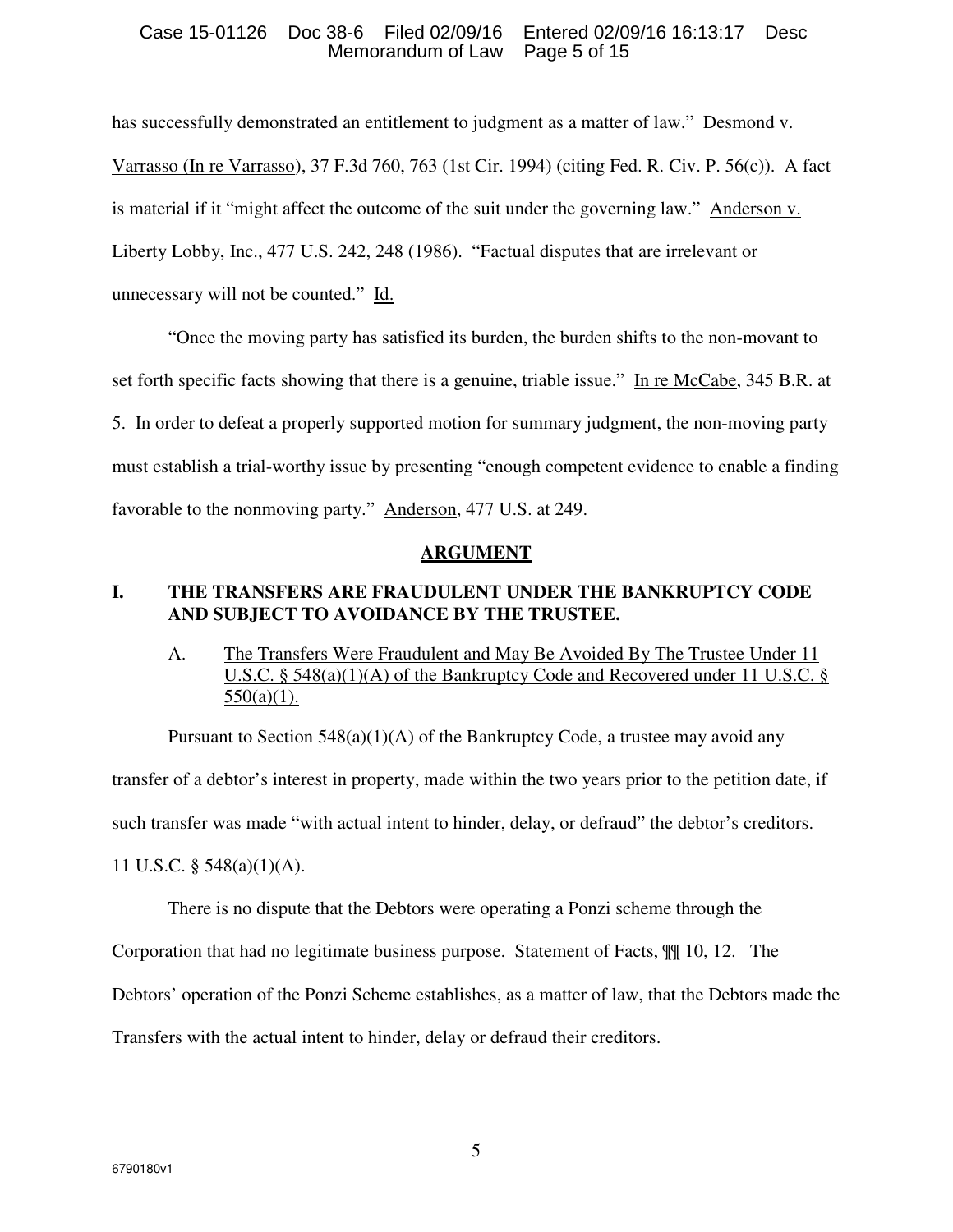#### Case 15-01126 Doc 38-6 Filed 02/09/16 Entered 02/09/16 16:13:17 Desc Memorandum of Law Page 6 of 15

Courts have found that "the existence of a Ponzi scheme establishes that transfers were made with the intent to hinder, delay and defraud creditors." Picard v. Merkin (In re Bernard L. Madoff Inv. Sec. LLC), 440 B.R. 243, 255 (Bankr. S.D.N.Y. 2010) (internal citations omitted); McHale v. Boulder Capital LLC (In re The 1031 Tax Group), 439 B.R. 47, 71 (Bankr. S.D.N.Y 2010) ("[i]f the Ponzi scheme presumption applies, actual intent for the purposes of section 548(a)(1)(A) is established 'as a matter of law.'" (internal citations omitted); Bear, Stearns Sec. Corp. v. Gredd (In re Manhattan Inv. Fund Ltd.), 397 B.R. 1, 8 (S.D.N.Y. 2007 ("[T]ransfers made in the course of a Ponzi scheme could have been made for no purpose other than to hinder, delay or defraud creditors.") (internal quotations omitted); Barclay v. Mackenzie (In re AFI Holding, Inc.), 525 F.3d 700, 704 (9th Cir. 2008) (internal quotations and citations omitted) ("The mere existence of a Ponzi scheme is sufficient to establish actual intent under  $\S 548(a)(1)$ ) or a state's equivalent to that section.").

Here, the Debtors pled guilty and were criminally convicted of fraud related charges in connection with their operation of the Ponzi Scheme (and Steven Palladino was found liable for securities violations in connection with his operation of the Ponzi Scheme). The Debtors' guilty pleas followed by criminal convictions are proof positive of the existence of the Ponzi Scheme. See In re Manhattan Inv. Fund Ltd., 397 B.R. at 12 (relying on transferor's criminal guilty plea to establish the existence of a Ponzi scheme); Santa Barbara Capital Mgmt. B. Neilson (In re Slatkin), 525 F.3d 805, 814 (9th Cir. 2008) ("a debtor's admission, through guilty pleas and a plea agreement admissible under the Federal Rules of Evidence, that he operated a Ponzi scheme with the actual intent to defraud his creditors conclusively establishes the debtor's fraudulent intent under  $\S 548(a)(1)(A) ...$ ").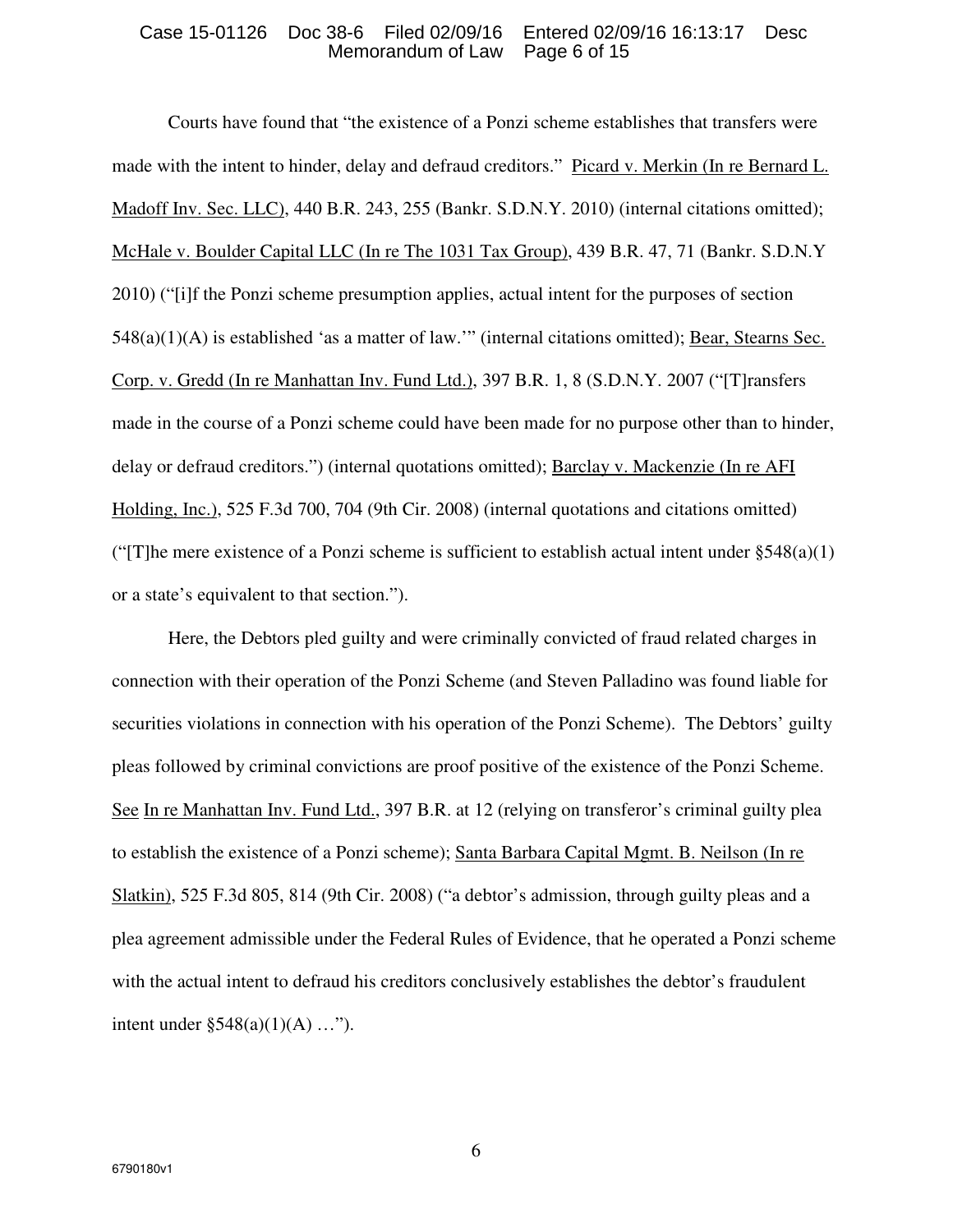#### Case 15-01126 Doc 38-6 Filed 02/09/16 Entered 02/09/16 16:13:17 Desc Memorandum of Law Page 7 of 15

Thus, the Trustee is entitled to avoid and recover the Transfers from Sacred Heart on his claim for actual fraud pursuant to Sections  $548(a)(1)(A)$  and  $550$  of the Bankruptcy Code. Accordingly, the Trustee is entitled to judgment in his favor on Count I of the Adversary Complaint as a matter of law.

## B. The Transfers Were Fraudulent and May Be Avoided By The Trustee Under 11 U.S.C. § 548(a)(1)(B) of the Bankruptcy Code and Recovered under 11 U.S.C. §  $550(a)(1)$ .

Section  $548(a)(1)(B)$  of the Bankruptcy Code permits a trustee to avoid transfers that are "constructively fraudulent." Braunstein v. Leung (In re Leung), 2008 Bankr. LEXIS 2804, \*15 (Bankr. D. Mass. Sept. 22, 2008). Under 11 U.S.C. § 548(a)(1)(B)(ii)(I), a transfer is constructively fraudulent if the debtor "received less than a reasonably equivalent value in exchange for such transfer" and "was insolvent on the date that such transfer was made . . . or became insolvent as a result of such transfer." 11 U.S.C. § 548(a)(1)(B).

Since the Debtors were engaged in a Ponzi scheme through the operation of the Corporation, there is no dispute that the Debtors were insolvent at the time of the Transfers.

In Cunningham v. Brown, 265 U.S. 1, 8 (1924), the Supreme Court found that a Ponzi scheme debtor is always insolvent and becomes more insolvent each day the business succeeds. Later courts have held that a Ponzi scheme is "as a matter of law, insolvent from its inception." See Warfield v. Byron, 436 F.3d 551, 558 (5th Cir. 2006); see also In re Carrozzzella & Richardson, 286 B.R. 480, 486, n.17 (D. Conn. 2002) ("[a] number of courts have held that an enterprise engaged in a Ponzi scheme is insolvent from its inception and becomes increasingly insolvent as the scheme progresses."); In re Taubman, 160 B.R. 964, 978 (Bankr. S.D. Ohio 1993) ("The promised rates of return, because they are in excess of any real investments, render a ponzi scheme operator insolvent from the inception of the scheme."); Cuthill v. Kime (In re Evergreen Sec., Ltd.), 319 B.R. 245, 253 (Bankr. M.D. Fla. 2003) (internal citations omitted)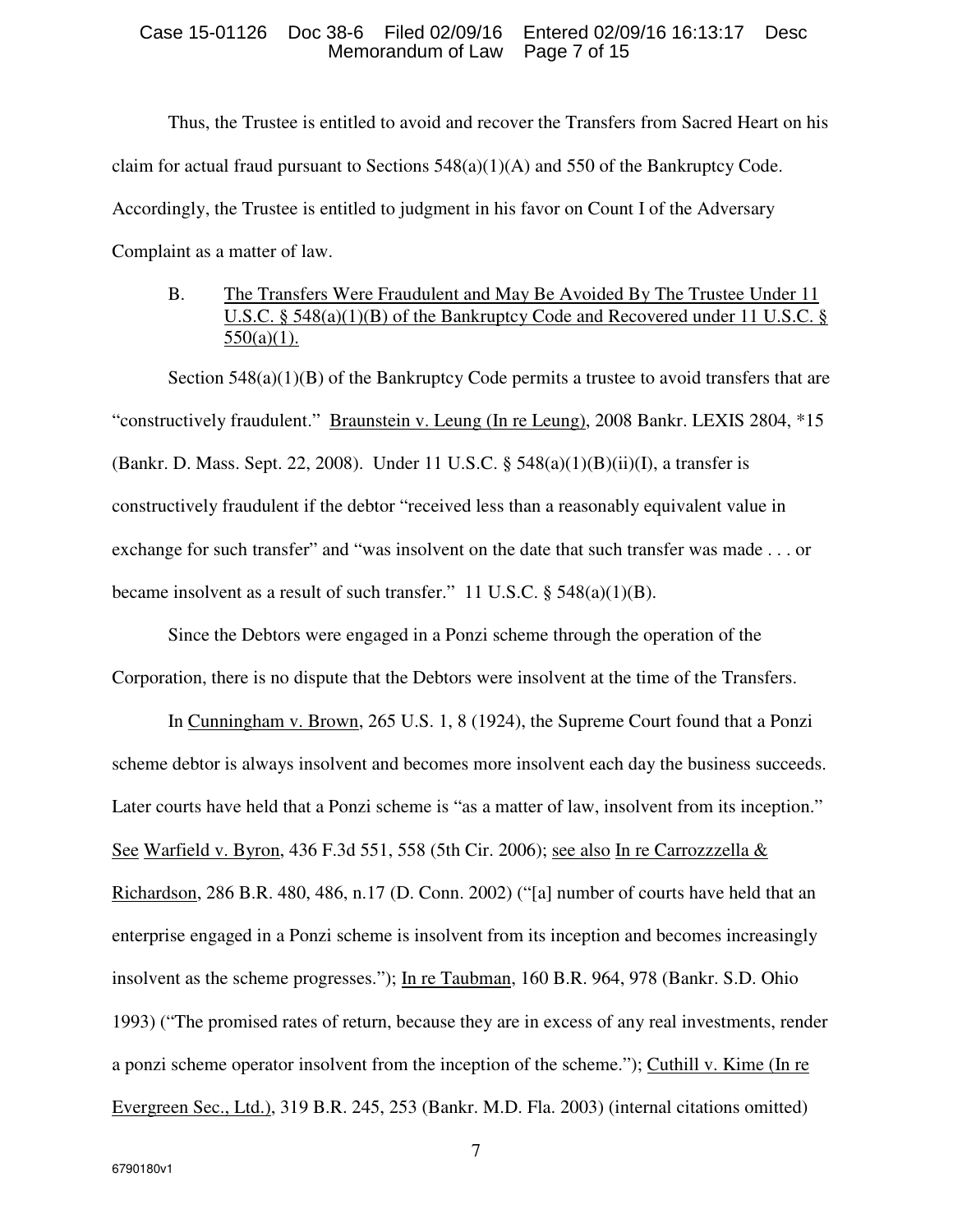#### Case 15-01126 Doc 38-6 Filed 02/09/16 Entered 02/09/16 16:13:17 Desc Memorandum of Law Page 8 of 15

("Insolvency of the debtor as required by §  $548(a)(1)(B)$  is established, when the Debtor is operating a Ponzi scheme.").

The Debtors operation of the Ponzi Scheme establishes the Debtors insolvency as a matter of law. See In re Bernard L. Madoff Inv. Sec. LLC, 458 B.R. 87, 118 (Bankr. S.D.N.Y. 2011).

The only issue that remains under Section  $548(a)(1)(B)$  of the Bankruptcy Code is whether the Debtors received reasonably equivalent value in exchange for the Transfers.

The Bankruptcy Code does not define "reasonably equivalent value." "Value," however, is defined in the Bankruptcy Code as "property, or satisfaction or securing a present or antecedent debt of the debtor, but does not include an unperformed promise to furnish support to the debtor or a relative of the debtor." 11 U.S.C.  $\S$  548(d)(2)(A). Value can be in the form of either a direct or indirect economic benefit to the debtor. See Wilkinson v. Wiley & Son (In re Wilkinson), 196 F. App'x 337, 342 (6th Cir. 2006) ("Value can be in the form of either a direct economic benefit or an indirect economic benefit.") (emphasis supplied); Zubrod v. Kelsey (In re Kelsey), 270 B.R. 776, 781 (9th Cir. BAP 2001) ("value is limited to economic or monetary consideration"); Walker v. Treadwell (In re Treadwell), 699 F.2d 1050, 1051 (11th Cir. 1982) (holding that "love and affection" in exchange for monetary transfers was not reasonably equivalent value); Henkel v. Green (In re Green), 268 B.R. 628, 651 (Bankr. M.D. Fla. 2001) (debtor's moral or family obligation to pay for their daughter's wedding is not reasonably equivalent value); see also 3 Alan N. Resnick & Henry J. Sommer, *Collier Bankruptcy Manual* ¶ 548.05[1][b] (Matthew Bender) ("In order to determine if fair economic exchange has occurred [to constitute reasonably equivalent value], the court must analyze all the circumstances surrounding the transfer in question.") (emphasis supplied).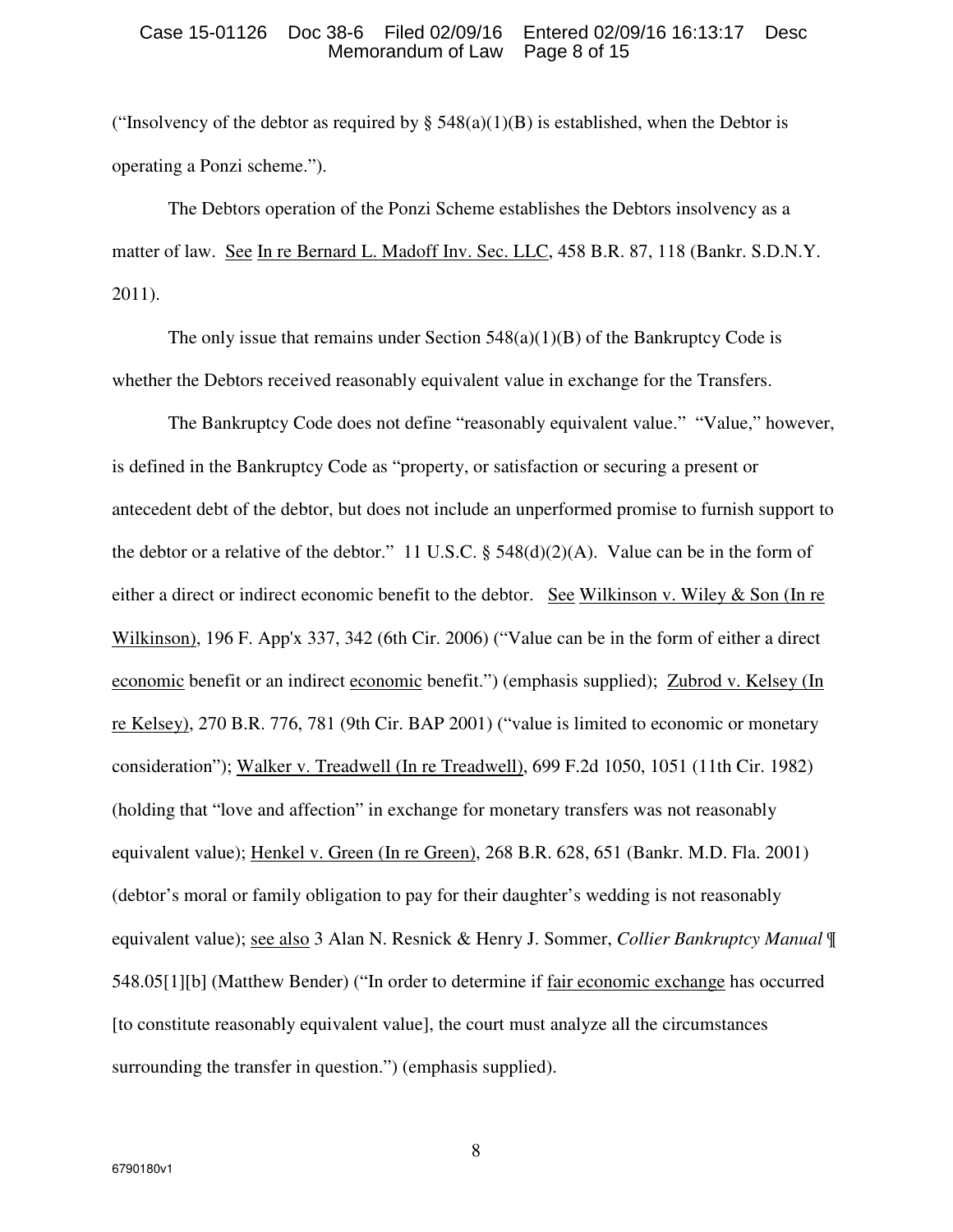#### Case 15-01126 Doc 38-6 Filed 02/09/16 Entered 02/09/16 16:13:17 Desc Memorandum of Law Page 9 of 15

Here, since Nicole was 18 years old and the age of majority at the time of her enrollment at Sacred Heart, the Debtors had no legal obligation to pay for her college education. See Mass. Gen Laws ch. 231, § 85P; Mass. Gen Laws ch. 119, §§ 21, 24.3 Moreover, the Debtors did not receive any direct or indirect economic value in exchange for the payment of Nicole's college education. Therefore, the Debtors did not receive any "value" (as that term is defined in the Bankruptcy Code) in exchange for the Transfers.

The facts of this are akin to two recently decided bankruptcy court cases on the issue of whether reasonably equivalent value was given to debtor-parents in exchange for payments of their adult children's college tuition under Section  $548(a)(1)(B)$  of the Bankruptcy Code.<sup>4</sup>

In Gold v. Marquette University (In re Leonard), 454 B.R. 444 (E.D. Mich. 2011), the Chapter 7 trustee sought to avoid and recover, as fraudulent transfers, tuition payments totaling more than \$21,000 made by the debtor-parents to Marquette University for their 18-year-old son's education. Id. at 445-446. The trustee and the University filed cross-motions for summary judgment on the trustee's constructive fraudulent transfer claims. The issue hinged on the debtor-parents' receipt of "reasonably equivalent value" for the transfers. The University argued that the debtors received reasonably equivalent value for the tuition payments in the form of peace of mind in knowing that their son was receiving a good education and the expectation that their son would become financially independent as a result of his education. Id. at 454-455. In granting summary judgment in favor of the trustee, the court reasoned that any indirect benefit received by the debtors could only be considered "value" if it were an economic benefit that was "concrete" and "quantifiable." Id. at. 457. The court determined that the debtor-parents did not

<sup>&</sup>lt;sup>3</sup> Although not relevant here, parents may be legally obligated to educate their adult children on account of a separation or divorce agreement under Massachusetts law.

<sup>&</sup>lt;sup>4</sup> There are only four reported decisions on this issue, none of which are from this jurisdiction. There are no appellate decisions to date on this issue.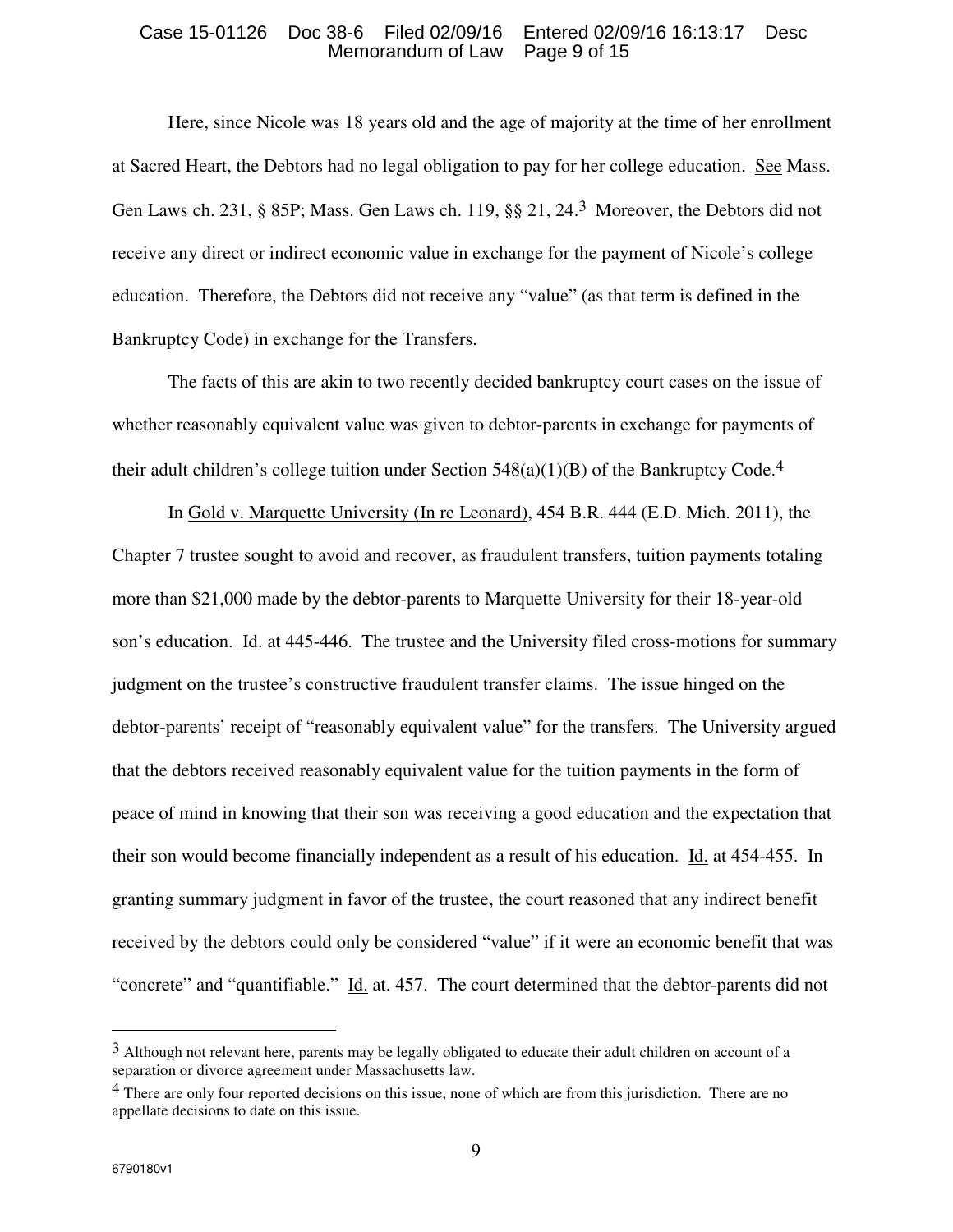#### Case 15-01126 Doc 38-6 Filed 02/09/16 Entered 02/09/16 16:13:17 Desc Memorandum of Law Page 10 of 15

receive any value in exchange for the tuition payments because the intangible benefits of peace of mind and financial freedom were not "concrete and quantifiable." The court also held that the payment of college tuition did not satisfy any legal duty on the debtors' part (which may constitute equivalent value under the Bankruptcy Code) since the parents had no legal obligation to provide their adult child with a college education. Id.

Similarly, in Banner v. Lindsay (In re Lindsay), No. 06-36352 (CGM), 2010 WL

1780065 (Bankr. S.D.N.Y. May 4, 2010), the Chapter 7 trustee sought to avoid and recover, as fraudulent transfers, tuition payments totaling more than \$35,000 made by the debtor-parents to a university for their adult son's education. On the trustee's motion for summary judgment, the court found in favor of the trustee. The court rendered its decision based on the facts that (1) the debtor-parents produced no evidence of a legal obligation to pay their son's tuition, "such as a promissory note in favor of the university or a lender," (2) no law existed obligating a parent to pay for an adult child's education, and (3) the debtors offered no authority to support their argument that they had a "moral obligation" to fund their adult child's education. Id. at \*9.

The only other reported decisions on this issue are both from the Western District of Pennsylvania. Both decisions reach the wrong conclusion.

In Sikirica v. Cohen (In re Cohen), No. 05-38135 (JAD), 2012 WL 5360956 (Bankr. W.D. Pa. October 31, 2012), the Chapter 7 trustee challenged \$102,573.00 in payments made by the debtors pre-petition for their son and daughter's post-secondary education. Id. at \*9. While the court acknowledged that Pennsylvania law did not require parents to pay for their children's post-secondary education, the court held that payments were "reasonable and necessary for the maintenance of the Debtor's family for purposes of the fraudulent transfer statutes only," and thus the payments were unavoidable.  $\underline{Id}$  at \*10.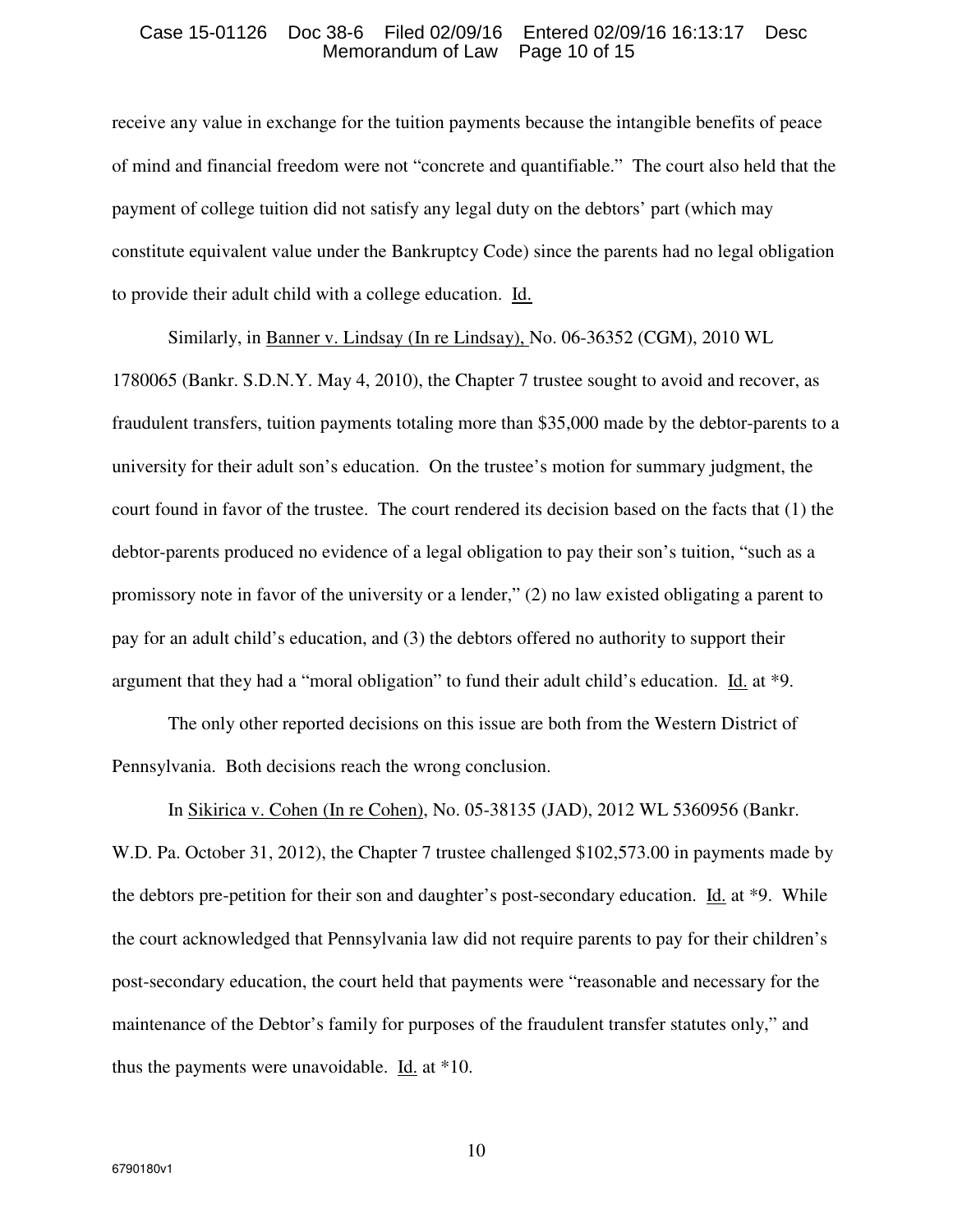#### Case 15-01126 Doc 38-6 Filed 02/09/16 Entered 02/09/16 16:13:17 Desc<br>Memorandum of Law Page 11 of 15 Memorandum of Law

In the other Pennsylvania case, Shearer v. Oberdick (In re Oberdick), 490 B.R. 687 (Bankr. W.D. Pa. 2013), the Chapter 7 trustee challenged \$82,536.22 in payments made by the debtors pre-petition for their children's undergraduate education at the University of Chicago and Robert Morris University. In following the reasoning of the Cohen court, the court found that although the debtors did not have any legal obligation to pay for their children's undergraduate education, the payments "were made out of a reasonable sense of parental obligation" and that "there is something of a societal expectation that parents will assist with such expense if they are able to do so." Id. at 712.

Neither of these decisions discusses nor reference the definition of "value" set forth in Section 548 of the Bankruptcy Code (with respect to this issue) and neither find that the debtors received any economic value for the college tuition payments.<sup>5</sup> As a result, these cases represent a diversion from a plain meaning of the Bankruptcy Code and are fundamentally flawed as a matter of law.

Because the Debtors did not receive any "concrete" and "quantifiable" economic value in exchange for the Transfers and because the Debtors did not satisfy any legal obligation in exchange for the Transfers, the Debtors did not receive any value in exchange for the Transfers. Thus, the Trustee is entitled to avoid and recover the Transfers from Sacred Heart on his claim for constructive fraud pursuant to Sections  $548(a)(1)(B)$  and  $550$  of the Bankruptcy Code. Accordingly, the Trustee is entitled to judgment in his favor on Count II of the Adversary Complaint as a matter of law.

 $\overline{a}$ 

<sup>5</sup> Bankruptcy Courts have found that debtors received "reasonably equivalent value" in exchange for tuition payments for a minor child's education on the grounds that parents are legally obligated to educate their minor children. See, e.g., Geltzer v. Xaverian High School (In re Akanmu), 502 B.R. 124 (Bankr. E.D.N.Y. 2014); Karolak v. University Liggett School (In re Karolak), No. 12-61378, 2013 WL 4786861 (Bankr. E.D. Mich. Sept. 6, 2013).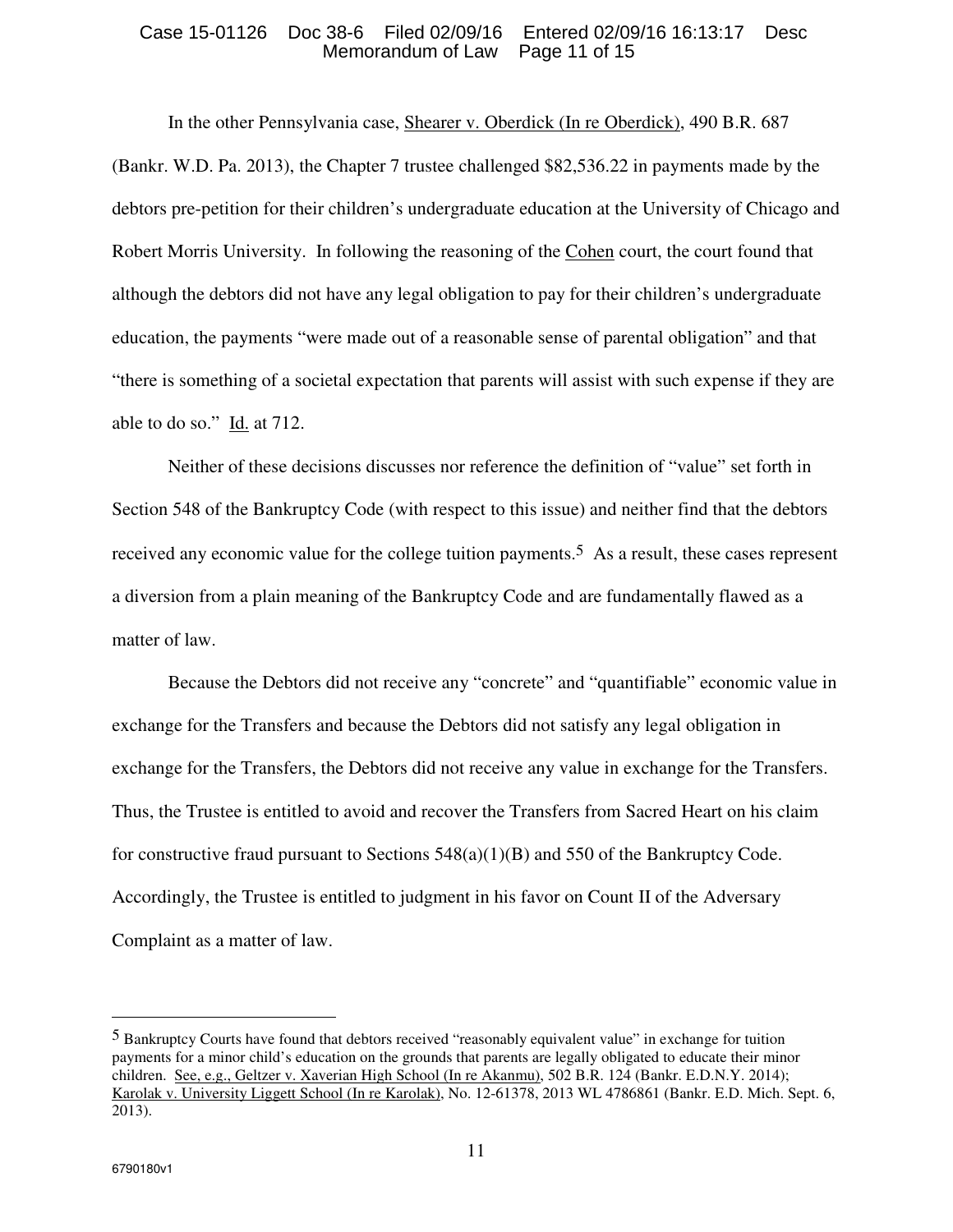# **II. THE TRANSFERS ARE FRAUDULENT UNDER THE MASSACHUSETTS UNIFORM FRAUDULENT TRANSFER ACT AND SUBJECT TO AVOIDANCE BY THE TRUSTEE.**

Pursuant to 11 U.S.C. § 544(b), a Chapter 7 trustee may avoid any transfer of an interest of the debtor in property or any obligation incurred by the debtor that is avoidable under state law. See 11 U.S.C. § 544(b)(1). The fraudulent transfer provisions of Massachusetts General Laws ch. 109A (the "Uniform Fraudulent Transfer Act" or "UFTA") mirror the Bankruptcy Code fraudulent transfer provisions detailed above, except that the statute of limitations on fraudulent transfers under the UFTA is four years, as opposed to the two year limitations period under the Bankruptcy Code. See M.G.L.A. c. 109A, §10 (a) and (b).

Because one of the payments included in the Transfers was made more than two years prior to the Petition Date, <sup>6</sup> the Trustee must also seek judgment against Sacred Heart under the UFTA. However, the analysis is the same under the Bankruptcy Code and the UFTA as further detailed below.

# A. The Transfers Were Fraudulent Under M.G.L. ch. 109A, §5(a)(1) and May Be Avoided by The Trustee Under M.G.L. ch. 109A, §§ 8 and 9.

Under M.G.L. ch. 109A,  $\S$  5(a)(1), a transfer made by a debtor is fraudulent if made "with actual intent to hinder, delay, or defraud any creditor of the debtor." M.G.L. ch. 109A, § 5(a)(1). Section 5(b) of the UFTA General Laws provides a nonexclusive list of factors that may be considered in determining whether the parties made the transfers with actual intent to hinder, delay, or defraud. See Alford v. Thibault*,* 83 Mass.App.Ct. 822, 828 (2013). "While the 'presence of a single badge of fraud may spur mere suspicion, the confluence of several can constitute conclusive evidence of an actual intent to defraud.' " Hasbro, Inc. v. Serafino*,* 37 F.Supp.2d 94, 98 (D.Mass.1999) (internal quotations omitted).

<sup>6</sup> This payment is a \$1,500 payment made on March 21, 2012.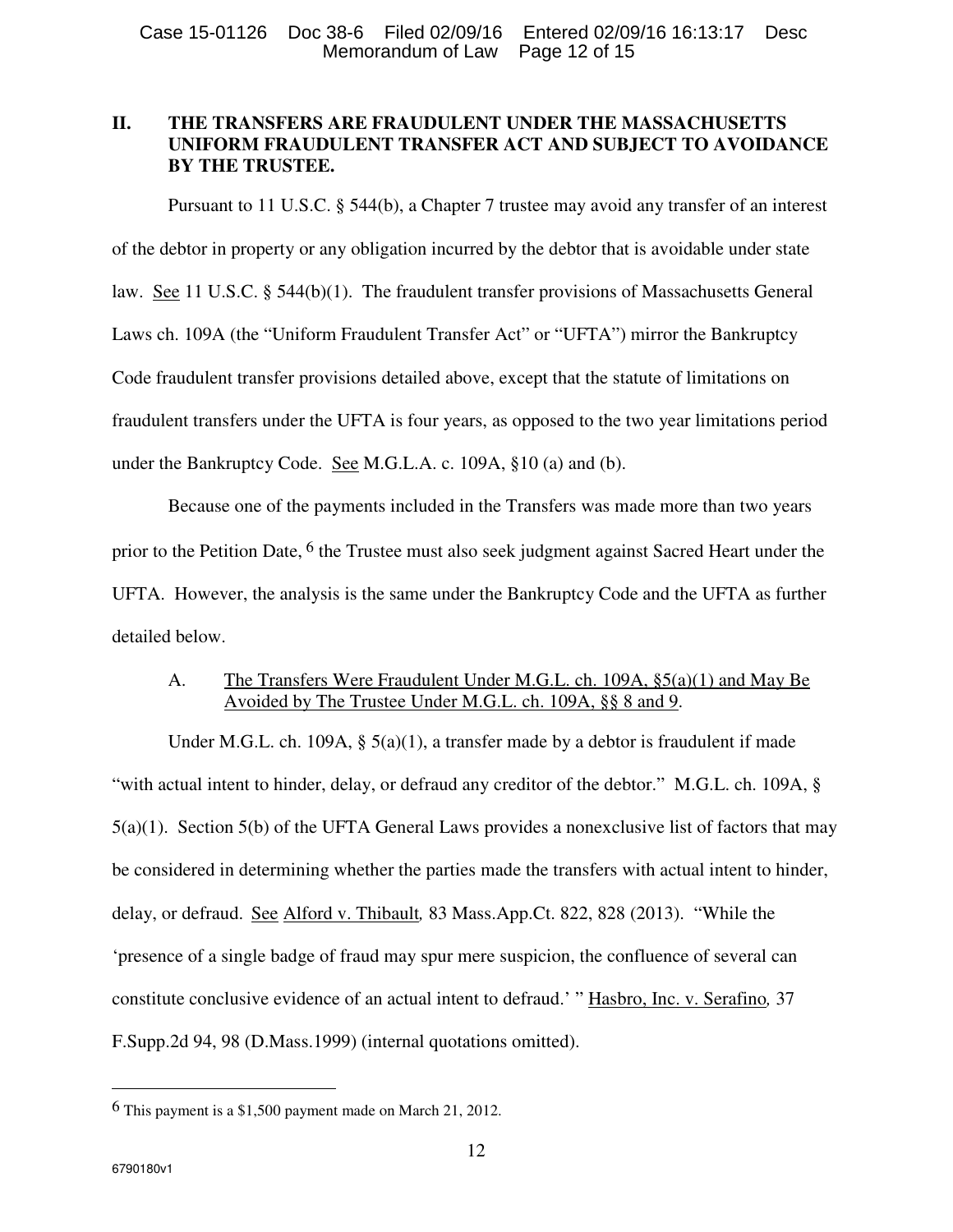These factors include whether:

(1) the transfer or obligation was to an insider;

(2) the debtor retained possession or control of the property transferred after the transfer;

(3) the transfer or obligation was disclosed or concealed;

(4) before the transfer was made or obligation was incurred, the debtor had been sued or threatened with suit:

(5) the transfer was of substantially all or all the debtor's assets;

(6) the debtor absconded;

(7) the debtor removed or concealed assets;

(8) the value of the consideration received by the debtor was reasonably equivalent to the value of the asset transferred or the amount of the obligation incurred;

(9) the debtor was insolvent or became insolvent shortly after the transfer was made or the obligation was incurred;

(10) the transfer occurred shortly before or shortly after a substantial debt was incurred; and

(11) the debtor transferred the essential assets of the business to a lienor who transferred the assets to an insider of the debtor.

M.G.L. ch. 109A, § 5(b)(1)-(11).

As discussed above, at least three of the factors set forth in Section 5(b) are present here.

The value of the consideration received by the Debtors for the Transfers (i.e. no consideration)

was not "reasonably equivalent to the value of the asset[s] transferred." And, on account of the

Ponzi Scheme, the Debtors were insolvent at the time of the Transfers and the Transfers occurred

"shortly before or shortly after a substantial debt was incurred." Therefore, the Transfers

constitute fraudulent transfers under M.G.L. ch. 109A, § 5(a)(1).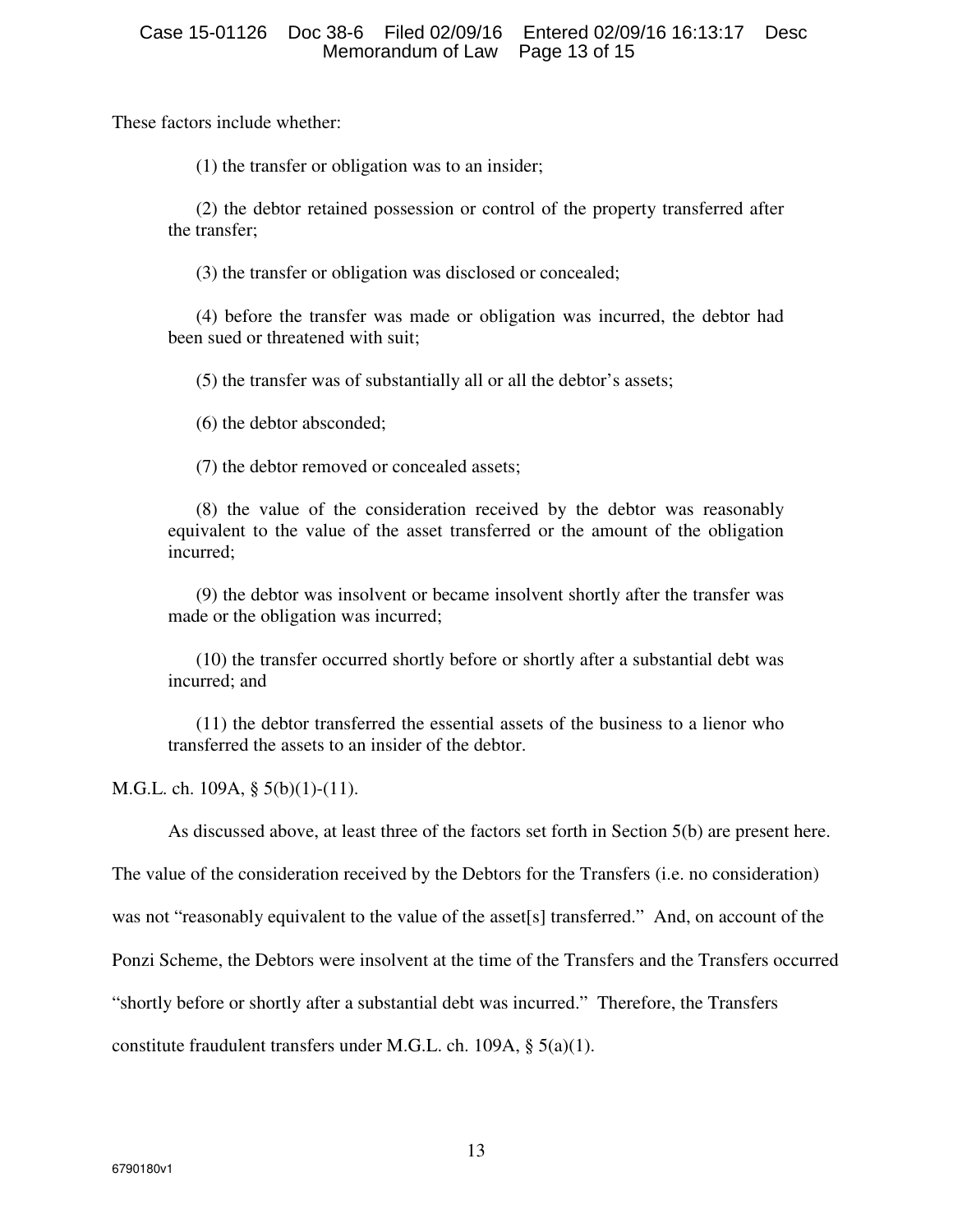### Case 15-01126 Doc 38-6 Filed 02/09/16 Entered 02/09/16 16:13:17 Desc Memorandum of Law

Thus, the Trustee is entitled to avoid and recover the Transfers from Sacred Heart on his claim for actual fraud pursuant to Sections  $5(a)$ , 8 and 9 of the UFTA. Accordingly, the Trustee is entitled to judgment in his favor on Count III of the Adversary Complaint as a matter of law.

## B. The Transfers Were Fraudulent Under M.G.L. ch. 109A, §5(a)(2) and May Be Avoided by The Trustee Under M.G.L. ch. 109A, §§ 8 and 9.

Under M.G.L. ch. 109A,  $\S$  5(a)(2), a transfer made by a debtor is fraudulent if made "without receiving a reasonably equivalent value in exchange for the transfer or obligation" while the debtor was insolvent. M.G.L. ch. 109A,  $\S$  5(a)(2)(i)-(ii). Like the Bankruptcy Code, the UFTA does not define "reasonably equivalent value." The definition of "value" under the UFTA is consistent with the definition of "value" under the Bankruptcy Code. "Value" is defined under the UFTA as follows: "[v]alue is given for a transfer … if, in exchange for the transfer … property is transferred or an antecedent debt is secured or satisfied, but value does not include an unperformed promise made otherwise than in the ordinary course of the promisor's business to furnish support to the debtor or another person." M.G.L. ch. 109A, § 4(a).

For the reasons set forth in Section I(B.) above, the Debtors did not receive reasonably equivalent value for the Transfers.

Thus, the Trustee is entitled to avoid and recover the Transfers from Sacred Heart on his claim for constructive fraud pursuant to Sections 5(a), 8 and 9 of the UFTA. Accordingly, the Trustee is entitled to judgment in his favor on Count IV of the Adversary Complaint as a matter of law.